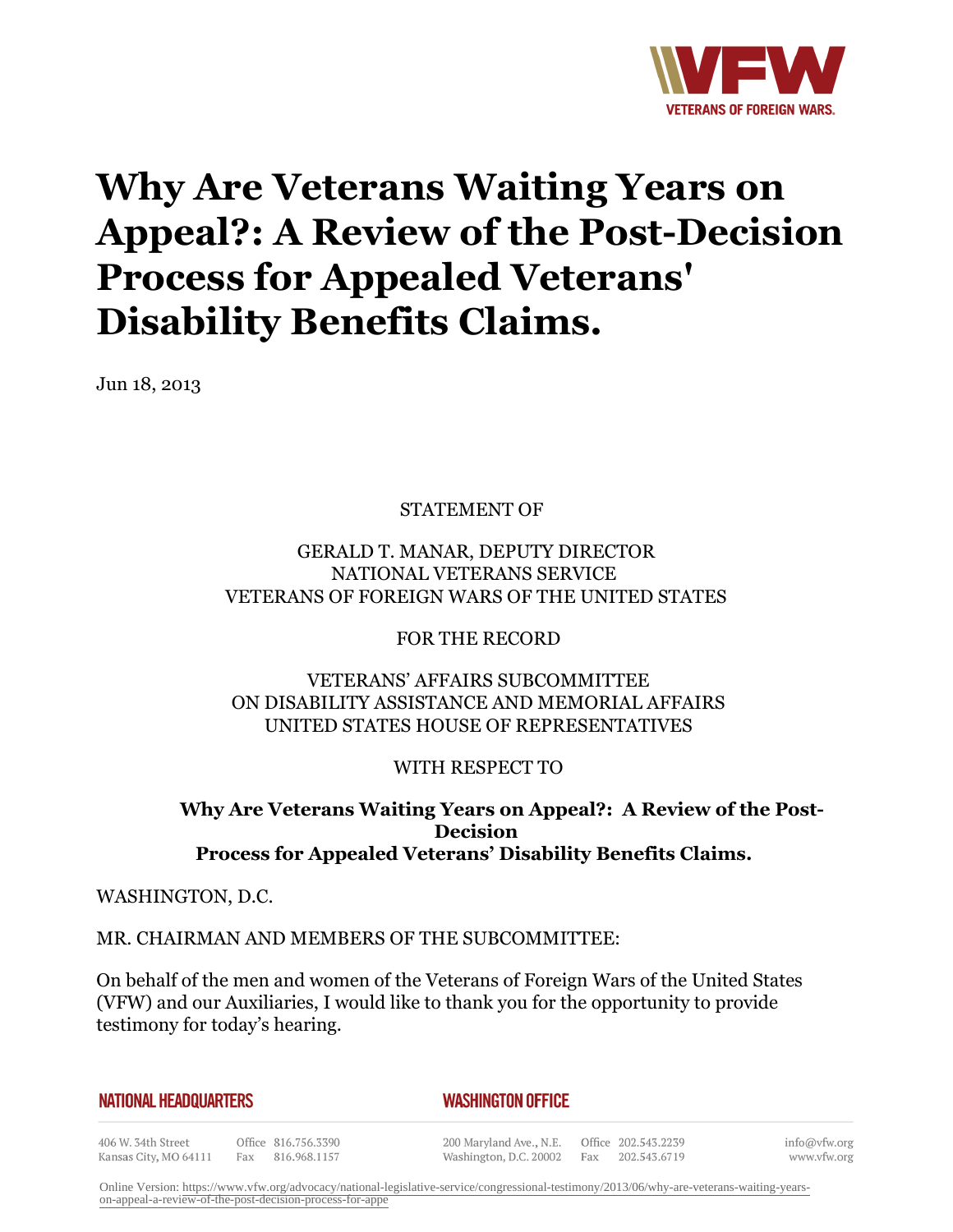Current data shows 250,845 appeals are controlled in the Veterans Appeals and Locator System (VACOLS) which tracks appeals pending in the Department of Veterans Affairs (VA) regional offices, pension centers and the Appeals Management Center. Appeals have been at these levels for at least the last 18 months without significant variation.

It is not just the number of pending appeals which is astounding. In its annual report for FY 2012, released in February, 2013, the Board of Veterans' Appeals (BVA) said that it took, on average, 1,040 days for a veteran to receive a BVA decision after filing a substantive appeal. That is 2.8 years. Even worse, the appeal starts for the claimant/appellant hundreds of days earlier when he/she files a Notice of Disagreement.

#### **Two stage appeals process**

The VA runs a two stage appeals process. When VA issues a decision, a claimant generally has one year in which to decide to appeal part or all of the decisions made by VA. The clock for VA starts when a Notice of Disagreement (NOD) is filed. The VA is supposed to place the NOD under control within 7 days of receipt.

The NOD is referred to a VA employee with decision making authority equal to or higher than the individual who made the original decision. Most appeals deal with decisions in disability compensation claims. NOD's in these cases are referred to either a rating specialist or a Decision Review Officer. NOD's filed in non-rating cases are usually assigned to senior Veteran Service Representatives.

Once received, an NOD will pend until a decision maker reviews the original decision and, if they do not change it, issue a Statement of the Case (SOC). An SOC essentially restates the decision with added material outlining the laws and regulations pertinent to the decision. For reasons discussed below, it can take scores of days for a veteran to receive an SOC.

VBA sends a Substantive Appeal, VA Form 9, with the SOC. The claimant has the remainder of the one year appeal period or 60 days, whichever is longer, to return a completed Form 9. Failure to submit the Form 9 within this period ends the appeal. Many claimants decide not to continue their appeal at this point, either because they have a better understanding of why the decision was made in their case, or because they become frustrated with delays and legal sounding boilerplate and decide to give up. However, many tens of thousands decide to continue their appeals and submit the Form 9.

If the Form 9 is received within the required period the appeal continues and is not closed until one of three things happens: the claimant withdraws their appeal; VA grants the maximum benefit allowed by law; or the BVA makes a decision. It is only this period, from submission of the Form 9 to the issuance of a BVA decision, which is covered by the 1,040 day average reported by the BVA.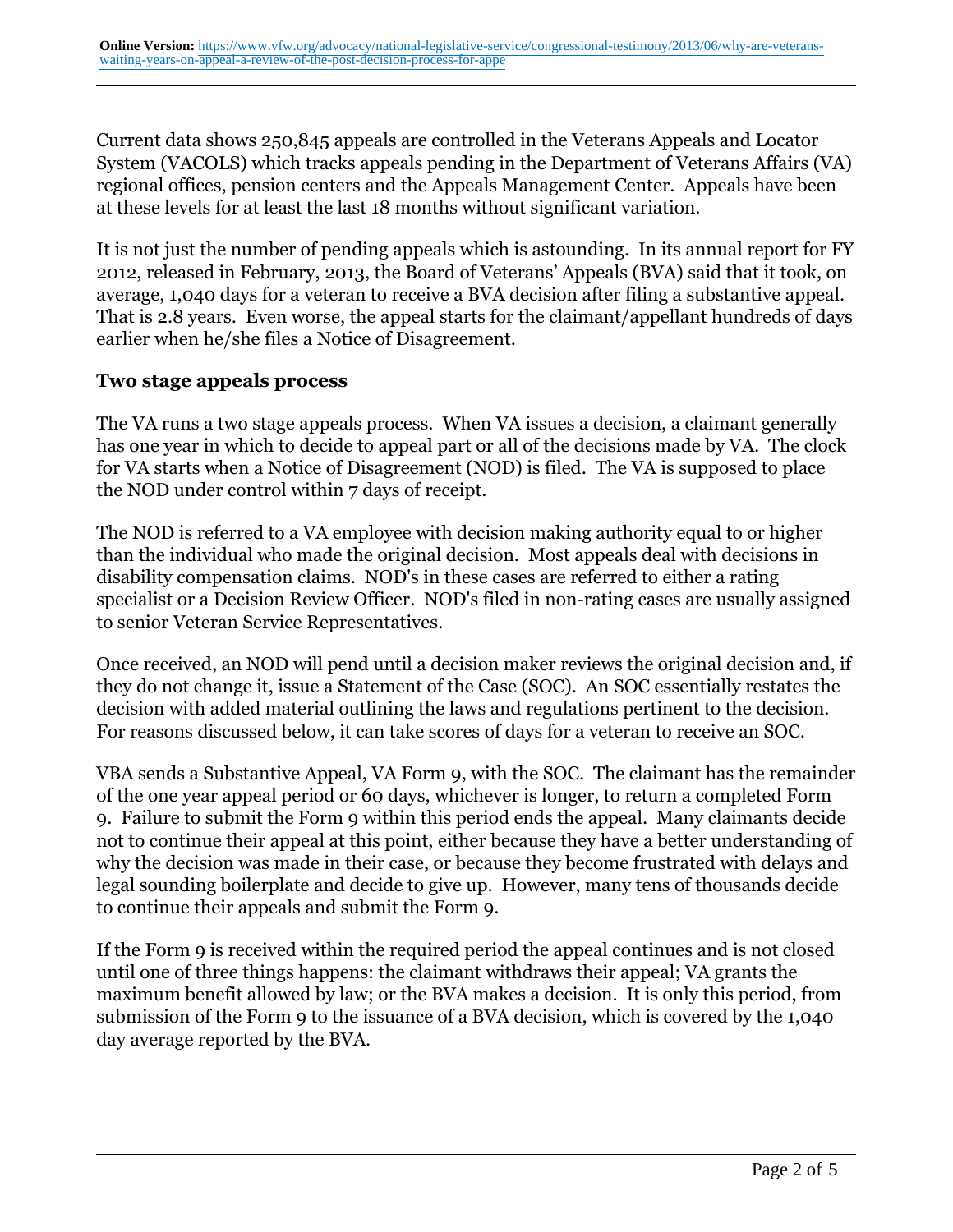To look at this differently, VBA reported that in FY 2011 the Houston Regional Office averaged over 1,444 days from receipt of a NOD to the day the appeal is certified to the BVA for their consideration. It is apparent, then, that while the BVA may take over 250 days, on average, to complete its work, most of this extraordinary years-long appeals process is spent in VA regional offices, waiting.

## **VA regional offices are where appeals go to wait**

For much of the last two decades appeals have been the step-child of VA claims processing. These claimants already have a decision from VA. They may not like part or all of what VA decided, but they have a decision. There are currently 1.75 million veterans and other claimants who are waiting for VA to take action on their original disability claim, a reopened claim, a claim for an increase, accrued benefits, burial benefits, a claim to add a dependent...the list goes on. VA's workload is not just the 851,000 disability benefit claims VA routinely talks about. However, these claimants do not have a decision.

Since at least the early 1990's, every time VBA decides it must reduce the backlog, local managers divert most personnel assigned to appeals to assist in the project. Since the focus is on the backlog, Members of Congress and the media fail to notice that appeals are not being worked. The natural consequence of this choice allows the appeals backlog to simultaneously grow, and grow older. Until last year when VBA created Appeal Teams, most regional office appeals operations were understaffed. Even when Decision Review Officers were allowed to work appeals, they had huge caseloads and insufficient support staff to handle the work.

Inattention to appeals, pressure to move other work, and under staffing of appeals operations created inefficiencies which spun out of control. For instance, a high level VBA official involved in appeals recently related that certain work management practices facilitated one segment of the work at the expense of appeals. What he described was this: A veteran submits an NOD on one issue while submitting a supplemental claim on a different issue. Since the NOD and claims material were screened by personnel trained to develop claims, they would initiate development first and not submit the NOD to the appeals team. As a result, months would go by before someone else noticed the NOD and placed it under control.

One problem appeals processing has in common with claims processing is development. Many claimants either submit additional evidence or identify additional evidence during the appeals process. Additional evidence is rarely sufficient by itself to allow VA to grant the benefit sought on appeal. As a result, VA is required to order a VA examination. If the claimant identifies additional evidence, VA is required to assist the claimant in obtaining it. Identifying exactly the right action to take to properly develop an appeal remains a challenge for VA. In FY 2012, the BVA remanded for additional development 45.8 percent of the appeals it considered. A large portion of these appeals were remanded to correct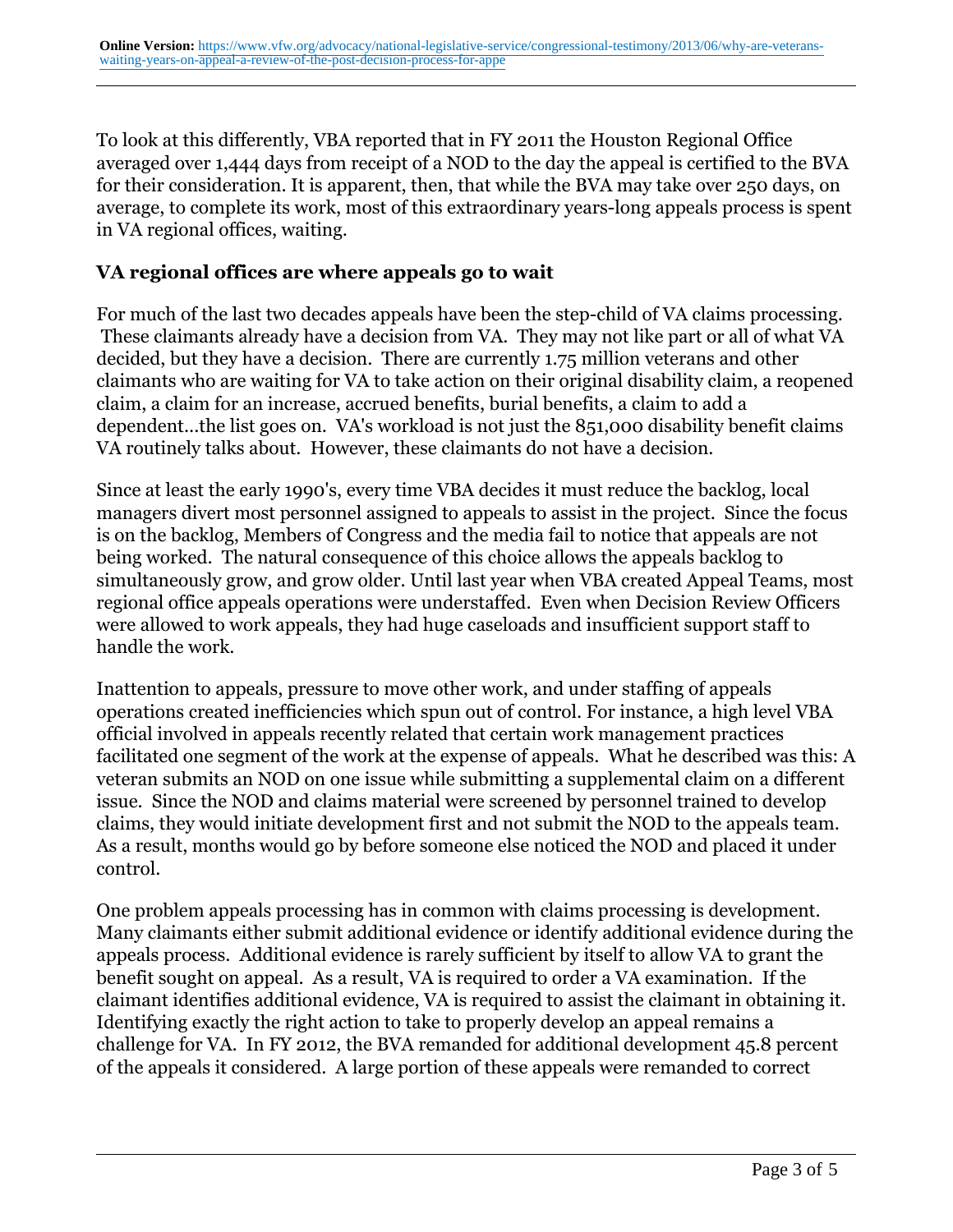development deficiencies that were not addressed prior to shipping the appeal to the BVA.

# **Discussion**

Many organizations and individuals have their own ideas about what is wrong with the appeals process and offer their own ideas for what should be done to fix it. While some would argue that the unique set of veteran friendly laws create obstacles to efficient appeals processing, or the creation of the Veterans Court in 1988 has been an engine of redefinition and change to the regulations and policies enacted by VA in a pre-Court era, or point to the dearth of attorneys representing claimants before the Board, the reality is that VBA has devoted too few resources, created too many process inefficiencies, and failed to timely and properly develop too many cases for the appeal process to be anything but dysfunctional. The VFW believes that if these three things are properly addressed VBA should be able to substantially shorten the time it takes to move an appeal from receipt of an NOD, issuance of an SOC, process a Form 9 and certify a case to the BVA.

VBA recently concluded a one year appeals pilot at the Houston Regional Office where many of these issues appear to have been addressed. While we need to study the process more closely to ensure that veterans were not harmed during this project, we are encouraged by what VA has done. VA reports that during this pilot they were able to shave 1,000 days off the average time it took Houston staff to process appeals from receipt of an NOD to certification to the BVA. While they did not hit their target, they made remarkable strides in improving communication to claimants and expediting appeals.

# **Unique system of laws**

"The veterans' benefits system has been calibrated with uniquely pro-claimant principles."

In any discussion concerning the Department of Veterans Affairs, it is critical that all parties understand that Congress created a unique set of pro-veteran policies when establishing programs for veterans and their families. Principles which are common throughout the rest of the law are intentionally absent or relaxed in laws dealing with veterans' benefits.

While these laws may create challenges for VA, they are not insurmountable challenges. We posit that VBA has yet to put sufficient effort into conducting development efficiently and effectively. Development regimens are too complex, variables too numerous, training too ineffective and oversight is largely absent.

VA has argued that if it could be only allowed to shorten waiting periods from 60 days to 30 days, shorten the appeal period from one year to 6 months, that it would be able to process claims more quickly with higher quality. We believe that two things are wrong with this approach. First, VA seeks to penalize veterans and other claimants for its own inefficiencies and inability to properly develop and control claims and appeals. Second, VA managers